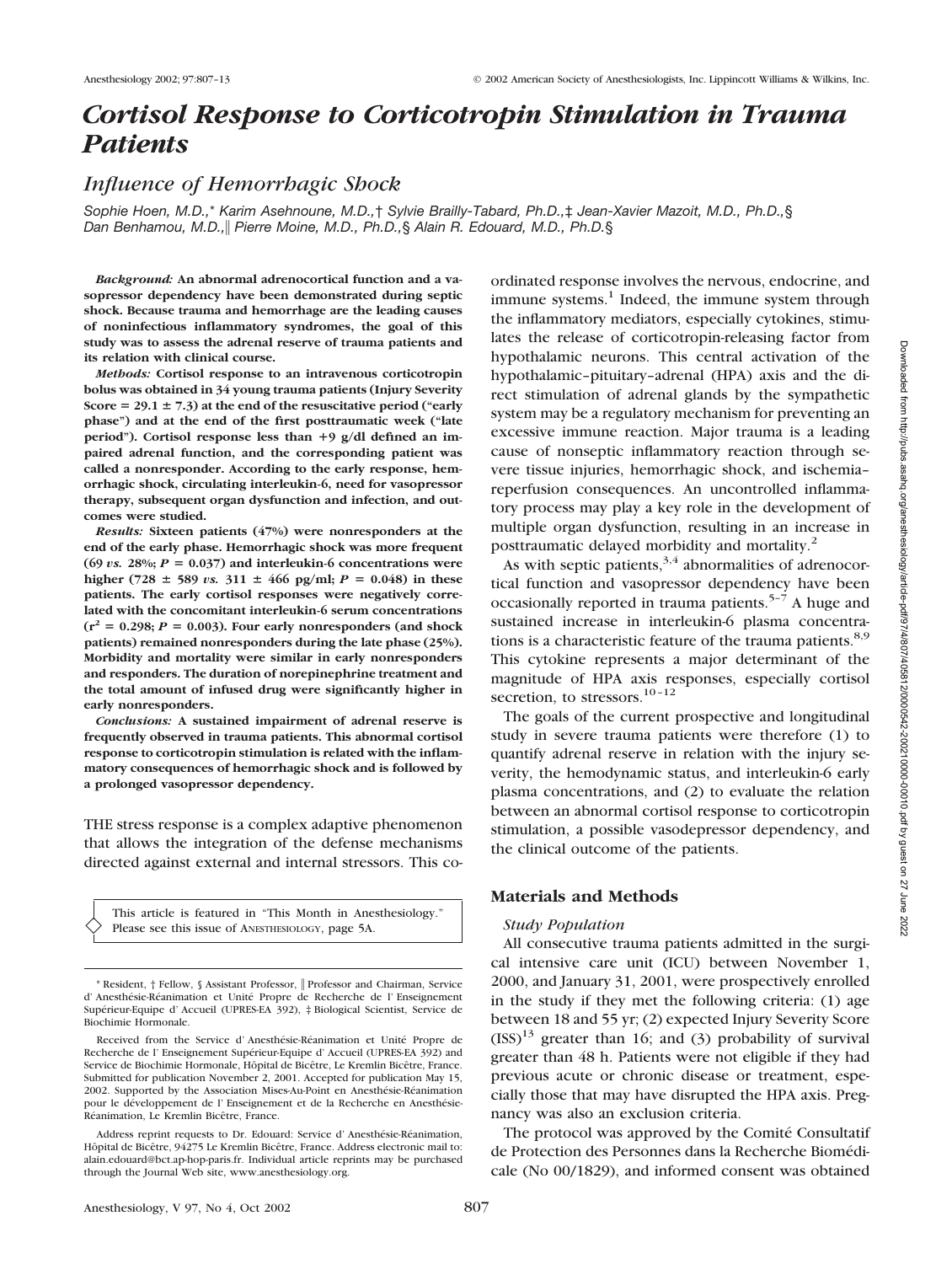from the patient's next of kin. The care of the patients was directed by the same existing protocols and was not modified by the study. Volume loading was performed to obtain a mean arterial pressure 70 mmHg or greater, a hemoglobin concentration 8 g/dl or greater, a prothrombin time 16 s or greater, and a platelet count  $\frac{75}{5} \times \frac{10^9}{10^9}$ or greater. Norepinephrine was given when the volume status was considered as normal in the face of persistent hypotension or to maintain a cerebral perfusion pressure of 70 mmHg or greater.

### *Data Collection*

**Clinical Evaluation.** Two periods were defined during the evolution of the patients: the early phase and the late phase. The early phase, from the trauma to the end of the resuscitative period, included the surgical procedures. At that time, hemodynamic stability of the patients was assessed by the absence of additional volume loading or increase in norepinephrine dosage during the last 12 h. The late phase corresponded to the end of the first posttraumatic week.<sup>2</sup> The ISS and Simplified Acute Physiology  $Score^{14}$  were calculated during the early phase to assess the magnitude of the trauma and its general consequences. An Abbreviated Injury Scale for the Head of 3 or greater defined a severe brain injury.<sup>13</sup> A Shock Score of 3 or greater defined a significant hemorrhagic shock during the early phase.15 A Multiple Organ Dysfunction score was calculated each day.16 The Multiple Organ Dysfunction scores at the end of the early phase and during the late phase were reported. The total amount of fluids infused during the early phase was noted, and the rate of volume loading was calculated by dividing the total amount by the duration of the phase. The duration of norepinephrine infusion and the total amount of the drug infused were calculated. Each patient was examined daily for the presence of nosocomial infections (urinary tract, bloodstream, wound infection) according to the criteria established by the Centers for Disease Control.<sup>17</sup> A pulmonary infection was considered nosocomial if it manifested more than 48 h after hospital admission. Ventilator-associated pneumonia was defined as a pneumonia occurring after more than 48 h of mechanical ventilation. Pneumonia was suspected on the appearance of persistent pulmonary infiltrates on the chest radiograph and at least one of the following clinical and biologic findings: (1) purulent tracheal secretions; (2) body temperature greater than 38.5°C or less than 36.5°C; and (3) leukocyte count greater than 10  $\times$  $10^9$ /l or less than  $4 \times 10^9$ /l.<sup>18</sup> Confirmation of pneumonia was obtained by a positive plugged telescoping catheter ( $\leq 10^3$  cfu/ml).<sup>19</sup> The diagnosis of pneumonia was also accepted in the presence of a microorganism in pleural effusion or isolation of the same microorganism (except coagulase-negative staphylococci or *Corynebacterium* spp.) from at least one blood culture as well as a respiratory tract specimen, in the absence of other foci

of infection.20 For each patient, the number of infectious episodes was noted. All patients were evaluated for the complete ICU stay, and outcome and length of stay in the ICU and hospital were reported.

**Laboratory Variables.** Plasma lactate and total plasma proteins were measured using routine assays. Lactate was used as a biologic marker of ischemia, and plasma proteins were used as an index of dilution.

A short corticotropin stimulation test was performed at the end of the early phase and during the late phase.<sup>3</sup> Tetracosactrin, 250 µg (Synacthène®; Ciba, Rueil-Malmaison, France) was given intravenously. Blood samples were taken immediately before the test and 30 and 60 min afterward. After centrifugation, plasma samples were stored at  $-20^{\circ}$ C, and cortisol was measured by radioimmunoassay (CORT-CT2; Schering, Gif-sur-Yvette, France) with a detection limit at  $0.2 \mu g/10$  ml. Assuming that, in trauma patients as in septic patients, basal cortisol concentrations would be greater than  $18 \mu g/dl$ , the cortisol response to corticotropin stimulation was defined as the difference between the basal concentration and the highest of the 30- and 60-min concentrations and not as the peak cortisol value after corticotropin. In these conditions, the diagnosis of impaired adrenal function reserve was established on the basis of a cortisol response less than  $9 \mu g/dl$ , and the patient became a so-called nonresponder to the corticotropin stimulation.<sup>3</sup>

At the end of the early phase, the plasma sampled before the corticotropin stimulation was used to assay the plasma concentration of interleukin-6. Measurements were performed in duplicate using a solid-phase sandwich enzyme-linked immunosorbent assay (Immunotech®; Beckman Coulter, Marseille, France). For interleukin-6, the samples were incubated in microtiter plate wells, coated with a first monoclonal antibody in the presence of a second monoclonal linked to acetylcholinesterase. The assay detection limit was 3 pg/ml.

#### *Statistical Analysis*

Assuming that the incidence of abnormal cortisol response to corticotropin stimulation may be of the same magnitude for severely injured patients as for patients with septic shock (between 40 and  $50\%$ ),  $4$  a sample size of at least 25 trauma patients was calculated to achieve a  $\beta$  error of 0.1 and an  $\alpha$  error of 0.05 (one-sided test). Continuous variables were first checked for normality or nonnormality using a Shapiro-Wilk test. When a variable appeared log-distributed, the transformation was used for further comparison. Thereafter, variables were compared using the Fisher exact test for proportions, Mann– Whitney U test for nonnormally or nonlog-normally distributed continuous variables, and Student *t* test for normally or log-normally distributed variables. Correlations between log-cytokine concentrations in blood and changes in cortisol concentrations after the early corticotropin stimulation were performed using linear regres-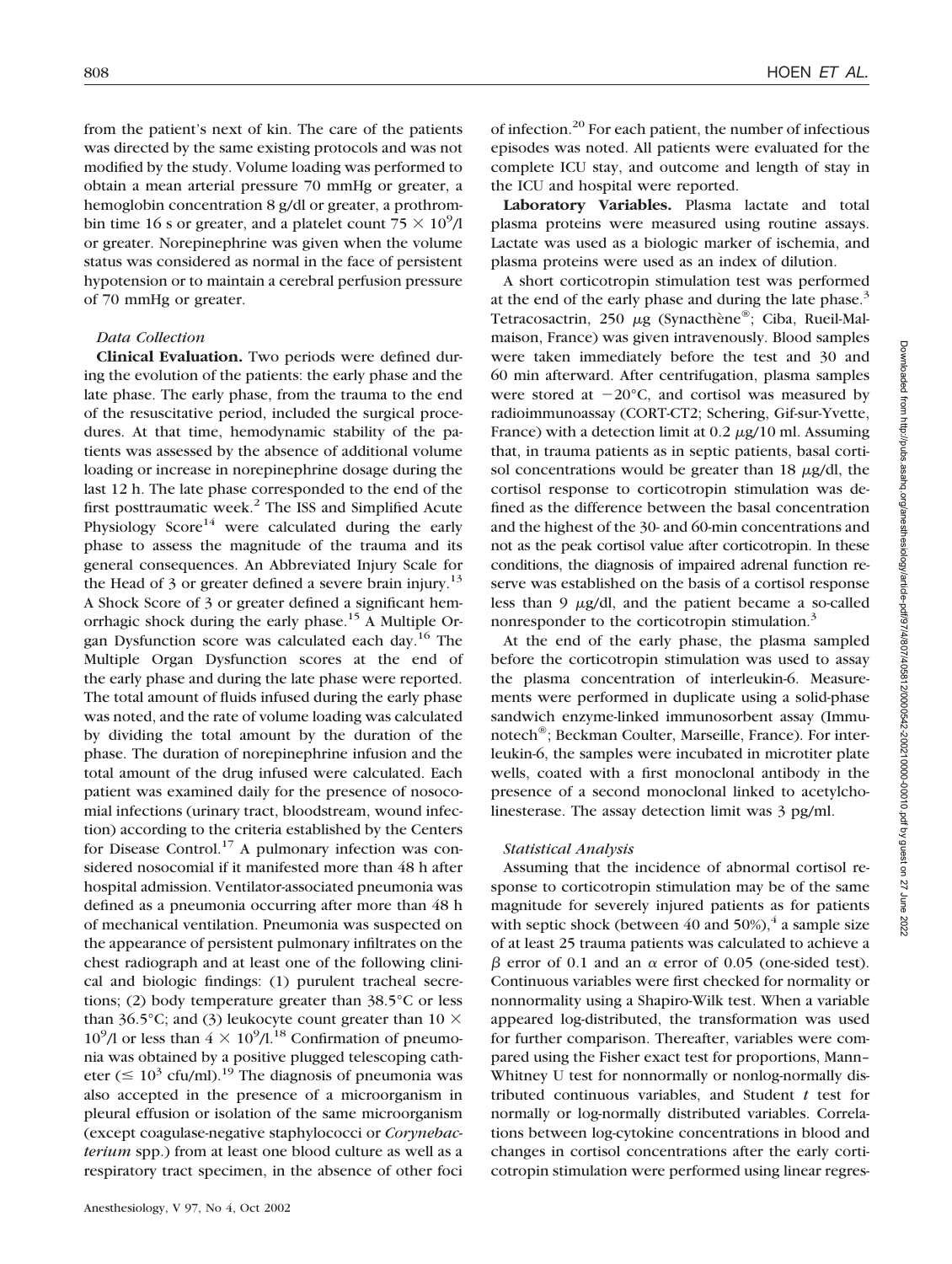| No.            | Sex | Age<br>(yr) | $t_{0}$ | <b>ISS</b> | <b>SAPS</b> | Shock     | $t_{1}$ | Cort <sub>1</sub> | $\Delta$ Cort <sub>1</sub> | t <sub>2</sub>           | $\text{Cort}_2$          | $\Delta$ Cort <sub>2</sub> | S/NS        |
|----------------|-----|-------------|---------|------------|-------------|-----------|---------|-------------------|----------------------------|--------------------------|--------------------------|----------------------------|-------------|
| $\mathbf{1}$   | M   | 18          | 5.5     | 34         | 23          | No        | 12.0    | 17.0              | $+8.2$                     | 127.5                    | 14.3                     | $+20.8$                    | $\mathbb S$ |
| $\overline{c}$ | M   | 19          | 2.0     | 29         | 20          | Yes       | 12.0    | 11.0              | $+3.0$                     | 130.0                    | 22.6                     | $+18.0$                    | S           |
| 3              | F   | 20          | 4.0     | 27         | 32          | Yes       | 55.0    | 9.0               | $+7.0$                     | 170.5                    | 19.4                     | $+16.7$                    | S           |
| 4              | F   | 45          | 1.0     | 22         | 28          | <b>No</b> | 39.0    | 9.0               | $+12.2$                    | 180.0                    | 24.3                     | $+14.6$                    | S           |
| 5              | M   | 42          | 4.0     | 29         | 42          | Yes       | 24.0    | 42.6              | $+2.5$                     | 166.0                    | 5.8                      | $+19.4$                    | S           |
| 6              | M   | 48          | 1.0     | 24         | 41          | Yes       | 63.0    | 21.2              | $+15.9$                    | 255.0                    | 22.0                     | $+13.3$                    | S           |
| $\overline{7}$ | M   | 29          | 2.0     | 17         | 8           | No        | 20.0    | 18.5              | $+12.9$                    | 71.0                     | 15.4                     | $+18.3$                    | S           |
| 8              | M   | 54          | 2.0     | 27         | 55          | Yes       | 38.0    | 16.2              | $+8.9$                     | 158.0                    | 13.2                     | $+9.6$                     | S           |
| 9              | M   | 25          | 2.0     | 41         | 46          | No        | 11.0    | 10.5              | $+2.7$                     |                          | $\overline{\phantom{0}}$ |                            | <b>NS</b>   |
| 10             | M   | 43          | 1.0     | 27         | 22          | No        | 6.0     | 1.6               | $+25.4$                    | 118.0                    | 19.0                     | $+26.0$                    | $\mathbf S$ |
| 11             | M   | 41          | 2.5     | 34         | 42          | <b>No</b> | 13.0    | 22.0              | $+15.0$                    | 132.0                    | 16.0                     | $+18.0$                    | S           |
| 12             | M   | 55          | 1.0     | 18         | 30          | Yes       | 6.0     | 23.9              | $+3.3$                     | 248.0                    | 26.0                     | $+6.8$                     | $\mathbf S$ |
| 13             | F   | 23          | 10.0    | 43         | 45          | No        | 7.0     | 16.6              | $+12.3$                    | 127.0                    | 16.0                     | $+13.4$                    | S           |
| 14             | M   | 18          | 2.0     | 38         | 52          | No        | 12.0    | 28.0              | $-0.1$                     | 185.5                    | 8.6                      | $+24.8$                    | <b>NS</b>   |
| 15             | M   | 41          | 2.0     | 29         | 63          | Yes       | 30.0    | 16.7              | $-1.8$                     | 148.0                    | 33.6                     | $+7.8$                     | <b>NS</b>   |
| 16             | M   | 40          | 1.0     | 24         | 47          | Yes       | 15.0    | 16.9              | $+14.0$                    | 135.0                    | 18.0                     | $+15.2$                    | $\mathbb S$ |
| 17             | M   | 52          | 1.0     | 17         | 36          | No        | 12.0    | 24.7              | $+18.2$                    | 57.0                     | 18.7                     | $+18.2$                    | S           |
| 18             | M   | 24          | 10.0    | 25         | 46          | <b>No</b> | 20.0    | 33.7              | $+18.5$                    | 140.0                    | 12.2                     | $+29.1$                    | S           |
| 19             | M   | 18          | 3.0     | 33         | 59          | Yes       | 6.0     | 13.1              | $+5.9$                     | $\overline{\phantom{0}}$ | $\overline{\phantom{0}}$ | $\overline{\phantom{0}}$   | <b>NS</b>   |
| 20             | M   | 25          | 5.0     | 35         | 42          | No        | 19.0    | 23.7              | $+9.2$                     | 131.0                    | 18.2                     | $+12.1$                    | $\mathbb S$ |
| 21             | F   | 20          | 7.0     | 29         | 26          | No        | 19.0    | 28.9              | $+23.1$                    | 59.5                     | 18.7                     | $+18.2$                    |             |
| 22             | M   | 24          | 3.0     | 21         | 28          | No        | 10.0    | 9.7               | $+2.3$                     | 124.0                    | 24.0                     | $+16.7$                    | S<br>S<br>S |
| 23             | F   | 18          | 9.0     | 20         | 38          | Yes       | 38.0    | 6.2               | $+16.8$                    | 135.5                    | 4.7                      | $+18.0$                    |             |
| 24             | M   | 27          | 1.0     | 34         | 38          | Yes       | 14.0    | 8.9               | $+7.7$                     | 127.5                    | 19.3                     | $+8.7$                     | S           |
| 25             | M   | 26          | 2.0     | 25         | 21          | <b>No</b> | 15.0    | 23.4              | $+5.7$                     | 220.5                    | 25.9                     | $+13.0$                    | S           |
| 26             | M   | 22          | 4.0     | 29         | 21          | <b>No</b> | 18.0    | 21.4              | $+9.9$                     | 278.5                    | 18.4                     | $+13.8$                    | S           |
| 27             | M   | 31          | 2.0     | 38         | 55          | Yes       | 23.0    | 9.1               | $+12.6$                    | 249.0                    | 19.3                     | $+20.7$                    | S           |
| 28             | M   | 36          | 2.0     | 25         | 11          | No        | 14.0    | 16.2              | $+9.7$                     | 187.0                    | 15.0                     | $+15.0$                    | S           |
| 29             | F   | 50          | 7.0     | 29         | 38          | No        | 18.0    | 13.0              | $+9.2$                     | 111.0                    | 28.0                     | $+13.1$                    | S           |
| 30             | M   | 32          | 3.0     | 43         | 27          | Yes       | 15.0    | 17.3              | $+8.2$                     | 185.0                    | 22.0                     | $+8.0$                     | S           |
| 31             | F   | 43          | 2.0     | 41         | 59          | Yes       | 19.0    | 14.0              | $+7.0$                     | 158.0                    | 31.0                     | $+21.0$                    | S           |
| 32             | M   | 32          | 1.0     | 25         | 20          | Yes       | 27.0    | 26.0              | $+4.0$                     | 122.5                    | 9.0                      | $+18.0$                    | S           |
| 33             | M   | 44          | 3.0     | 34         | 32          | Yes       | 39.0    | 24.0              | $+15.0$                    | 152.5                    | 23.0                     | $+19.0$                    | S           |
| 34             | F   | 55          | 7.0     | 25         | 39          | <b>No</b> | 48.0    | 24.2              | $+9.0$                     | 218.0                    | 18.1                     | $+24.7$                    | <b>NS</b>   |

**Table 1. Characteristics of the Patients and Results of the Two Corticotropin Stimulations**

Cortisol units are  $\mu$ g/dl.

 $t_0$  = time to admission; ISS = Injury Severity Score; SAPS = Simplified Acute Physiology Score;  $t_1$  = time to the first or "early" stimulation (h); Cort<sub>1</sub> = basal value during the first stimulation;  $\Delta \text{Cor}t_1$  = response during the first stimulation;  $t_2$ , time to the second or "late" stimulation (h); Cort<sub>2</sub> = basal value during the second stimulation;  $\Delta \text{Corr}_2$  = response during the second stimulation; S = significant; NS = nonsignificant.

sions. Data are presented as the mean  $\pm$  SD.  $P \le 0.05$ was considered as the minimum level of statistical significance.

#### **Results**

Sixty-one patients were admitted in the surgical ICU during the study period. Twenty-two patients were not eligible because of age older than 55 yr ( $n = 7$ ), an ISS less than 16 ( $n = 4$ ), a chronic disease ( $n = 7$ ), or a recent steroid administration ( $n = 4$ ). Five eligible patients were not included because of death within 48 h  $(n = 3)$  or technical problems with biologic analysis  $(n = 2)$ . Thirty-four patients were therefore included (age,  $34 \pm 12$  yr; male/female ratio, 26/8; table 1). They were admitted in the unit  $3.4 \pm 2.7$  h after the trauma (vertical falls  $= 12$ , pedestrians  $= 8$ , motor vehicle acci $dent = 14$ ). Severity of injury was moderate or severe  $(ISS = 29.1 \pm 7.3)$  with significant physiologic consequences (Simplified Acute Physiology Score =  $21.7 \pm 14.3$ ).

Anesthesiology, V 97, No 4, Oct 2002

The first corticotropin stimulation (early phase) was performed 21.7  $\pm$  14.3 h after the trauma in the whole group (table 1). Nineteen patients (56%) had a basal cortisol plasma concentration less than  $18 \mu g/dl$ . Sixteen patients had a cortisol response less than  $9 \mu g/dl$  and were designed as early nonresponders (table 2 and fig. 1). The cortisol responses were not correlated with the basal cortisol concentrations, which were identical between nonresponders and responders  $(17.9 \pm 9.0 \text{ vs.})$ 18.4  $\pm$  8.2  $\mu$ g/dl, respectively; *P* = 0.886). As shown in table 2, early nonresponders and early responders were similar in terms of age, gender, time of admission, ISS, Simplified Acute Physiology Score, mechanical ventilation and subsequent sedation, and time to early corticotropin stimulation. Previous intravenous etomidate administration was similar in the two groups (0.5–0.6 mg/kg,  $25.8 \pm 12.0$  and  $23.8 \pm 12.2$  h before the stimulation in responders and nonresponders, respectively). The incidence of brain injury was not different between the two subgroups of patients (69  $\upsilon$ s. 44%, respectively;  $P =$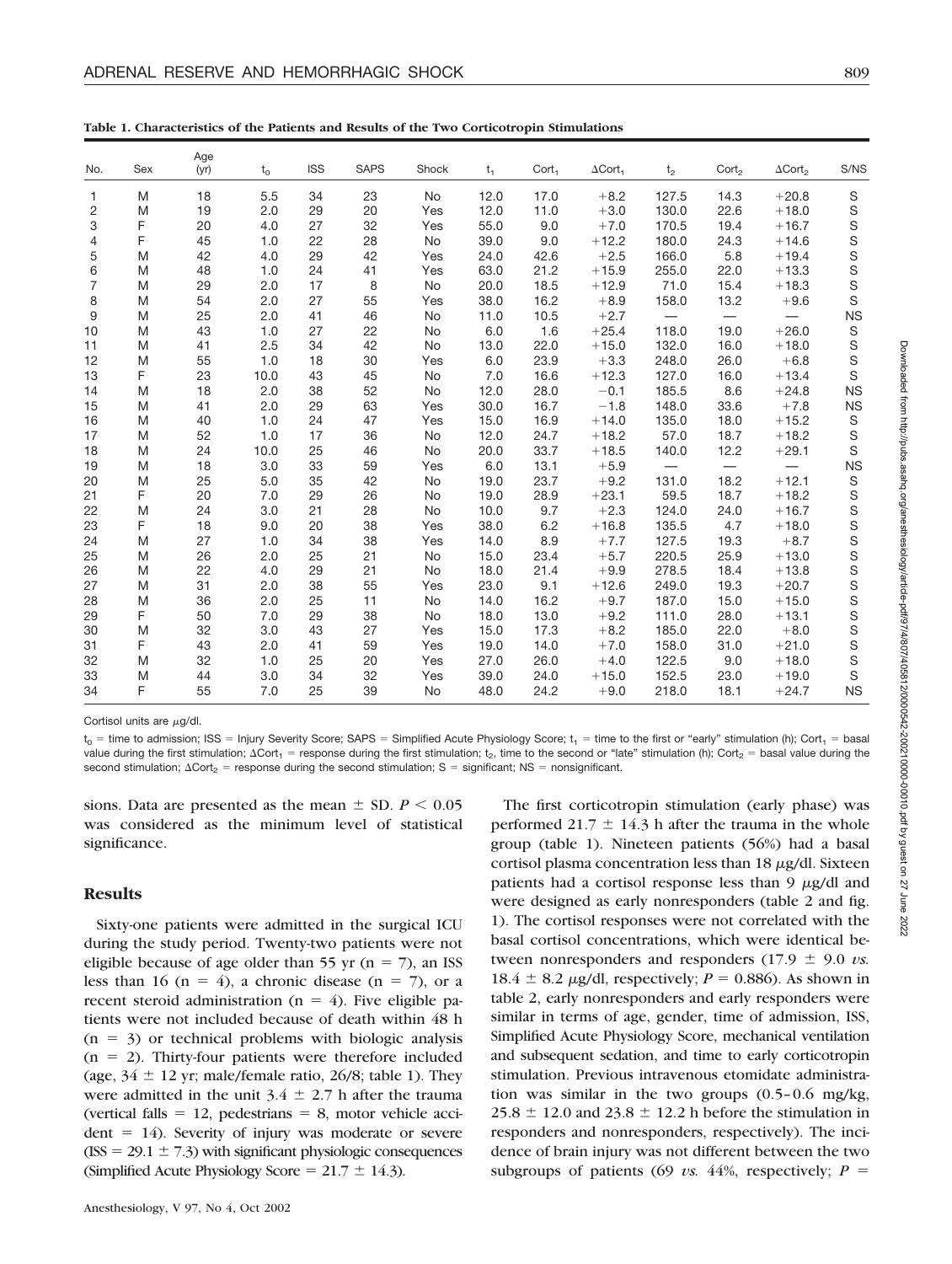| interestion we the mile of the mest, I have |                                                    |                                                  |         |
|---------------------------------------------|----------------------------------------------------|--------------------------------------------------|---------|
|                                             | Early Responder<br>$\Delta$ Cort $\geq 9 \mu$ g/dl | Early<br>Nonresponder<br>$\Delta$ Cort < 9 µg/dl | P Value |
| Time to early stimulation (h)               | $23.9 \pm 15.3$                                    | $19.1 \pm 13.0$                                  | 0.333   |
| n                                           | 18                                                 | 16                                               |         |
| Age (yr)                                    | $35.9 \pm 12.1$                                    | $30.9 \pm 12.6$                                  | 0.244   |
| Gender (M/F)                                | 12/6                                               | 14/2                                             | 0.233   |
| Time to admission (h)                       | $2.5 \pm 1.2$                                      | $4.2 \pm 3.3$                                    | 0.057   |
| <b>Injury Severity Score</b>                | $27.6 \pm 7.1$                                     | $30.9 \pm 7.3$                                   | 0.195   |
| SAPS II                                     | $34.3 \pm 12.7$                                    | $39.4 \pm 15.4$                                  | 0.436   |
| Etomidate administration                    | 12                                                 | 9                                                | 0.725   |
| Hemorrhagic shock                           | 5                                                  | 11                                               | 0.037   |
| Peak arterial lactate                       | $2.2 \pm 1.5$                                      | $3.9 \pm 1.7$                                    | 0.003   |
| Early MOD score                             | $4.6 \pm 2.7$                                      | $7.6 \pm 2.9$                                    | 0.004   |
| Total volume loading (ml)                   | $8,011 \pm 6,412$                                  | $10,297 \pm 7,600$                               | 0.349   |
| Volume loading rate (ml/h)                  | $409 \pm 434$                                      | $583 \pm 344$                                    | 0.022   |
| Crystalloid volume (ml)                     | $4,489 \pm 3,194$                                  | $4,066 \pm 3,067$                                | 0.697   |
| Colloid volume (ml)                         | $1,975 \pm 2,062$                                  | $3,356 \pm 1,724$                                | 0.043   |
| No. of patients transfused                  | 9                                                  | 11                                               | 0.315   |
| Blood product volume (ml)                   | $1,547 \pm 2,174$                                  | $2,813 \pm 3,297$                                | 0.191   |
| Norepinephrine infusion                     | 11                                                 | 12                                               | 0.324   |
| Mechanical ventilation                      | 11                                                 | 13                                               | 0.270   |
| Plasma total proteins (g/l)                 | $46.6 \pm 11.5$                                    | $44.1 \pm 9.2$                                   | 0.484   |
| Interleukin-6 (pg/ml)                       | $311 \pm 466$                                      | $728 \pm 589$                                    | 0.048   |

**Table 2. Clinical and Biologic Characteristics of the Patients** according to the Cortisol Response ( $\Delta$ Cort) to Corticotropin **Stimulation at the End of the Early Phase**

 $MOD =$  multiple organ dysfunction.

0.185) and the mean Abbreviated Injury Scale for the Head were similar  $(2.9 \pm 1.8 \text{ vs. } 2.4 \pm 2.2,$  respectively;  $P = 0.394$ ). Nonresponders and responders were significantly different in terms of incidence of hemorrhagic shock (69 *vs.* 28%, respectively;  $P = 0.037$ ), early Multiple Organ Dysfunction score  $(7.6 \pm 2.9 \text{ vs. } 4.6 \pm 2.7,$ respectively;  $P = 0.004$ ), and peak arterial lactate (3.9  $\pm$ 1.7 *vs.* 2.2  $\pm$  1.5, respectively; *P* = 0.003). The rate of volume loading and the volume of infused colloid solution (hydroxyethylstarch) were also significantly higher in the nonresponder group. However, neither the magnitude of the dilution nor the incidence of norepinephrine infusion was different between the two groups. Finally, the interleukin-6 concentrations were significantly higher in nonresponders.

The second corticotropin stimulation (late phase) was performed at a similar time in early nonresponders and early responders (table 3). Two patients died in the early nonresponders group before this second test. The four nonresponders at the second stimulation came exclusively from the early nonresponders group ( $P = 0.028$ ; fig. 1). As shown in table 3, total number of infectious episodes, mortality, and lengths of stay were similar between early nonresponders and early responders. The main differences between these two subgroups of patients during the ICU stay were the duration of vasopressor therapy and the total amount of norepinephrine infused. Whatever the responses, patients were not given exogenous steroids throughout the study.

Figure 2 shows the relation between the hemorrhagic shock and the cortisol response to corticotropin stimu $\Delta$  cortisol plasma level ( $\mu$ g.dL<sup>-1</sup>)



**Fig. 1. Cortisol response to corticotropin stimulation at the end** of the early phase  $(21.7 \pm 14.3 \text{ h})$  and at the end of the first posttraumatic week (late phase; 156.5  $\pm$  52.2 h). The dashed **line represents the threshold of normal response (9 g/dl), and daggers indicate the nonsurvivors.**

lation. Despite similar mean basal cortisol concentrations before the two corticotropin stimulations between patients without or with shock, there was a trend toward a lesser response in shock patients, and the incidence of nonresponders was higher in this subgroup as compared with the patients without shock (69 *vs.* 28%, respectively;  $P = 0.037$ ). As shown in figure 2, the cortisol response to corticotropin stimulation increased between the two periods of the study in the two sub-

Table 3. Influence of the Cortisol Response  $(\Delta \text{Cort})$  to **Corticotropin Stimulation during the Early Phase on the Response to the Second Stimulation (Late Phase) and the Overall Outcomes**

|                                       | Early Responder Nonresponder | Early<br>$\Delta$ Cort $\geq 9$ $\mu$ g/dl $\Delta$ Cort $\lt 9$ $\mu$ g/dl P value |       |
|---------------------------------------|------------------------------|-------------------------------------------------------------------------------------|-------|
| Time to late stimulation (h)          | $152.1 \pm 64.0$             | $162.2 \pm 37.9$                                                                    | 0.607 |
| Late MOD score                        | $2.6 \pm 2.5$                | $3.4 \pm 3.9$                                                                       | 0.518 |
| Plasma total proteins (q/l)           | $54.5 \pm 5.5$               | $52.9 \pm 7.1$                                                                      | 0.466 |
| Basal cortisol value $(\mu q/d)$      | $18.1 \pm 5.0$               | $19.6 \pm 8.5$                                                                      | 0.518 |
| $\Delta$ Cortisol value ( $\mu$ g/dl) | $+17.8 \pm 4.8$              | $+14.9 \pm 5.9$                                                                     | 0.138 |
| No. of infectious episodes            | $1.9 \pm 2.5$                | $2.3 \pm 2.6$                                                                       | 0.660 |
| Norepinephrine treatment              |                              |                                                                                     |       |
| Duration (h)                          | $51.3 \pm 112.0$             | $84.6 \pm 103.1$                                                                    | 0.040 |
| Total dose (mg)                       | $30.0 \pm 62.1$              | $123.2 \pm 245.2$                                                                   | 0.038 |
| ICU length of stay (days)             | $15.8 \pm 11.7$              | $18.0 \pm 16.4$                                                                     | 0.650 |
| ICU death (mortality)                 | 1(6%)                        | 4 (25%)                                                                             | 0.164 |
| Hospital length of stay (days)        | $50.2 \pm 44.0$              | $47.7 \pm 54.3$                                                                     | 0.584 |

 $MOD =$  multiple organ dysfunction;  $ICU =$  intensive care unit.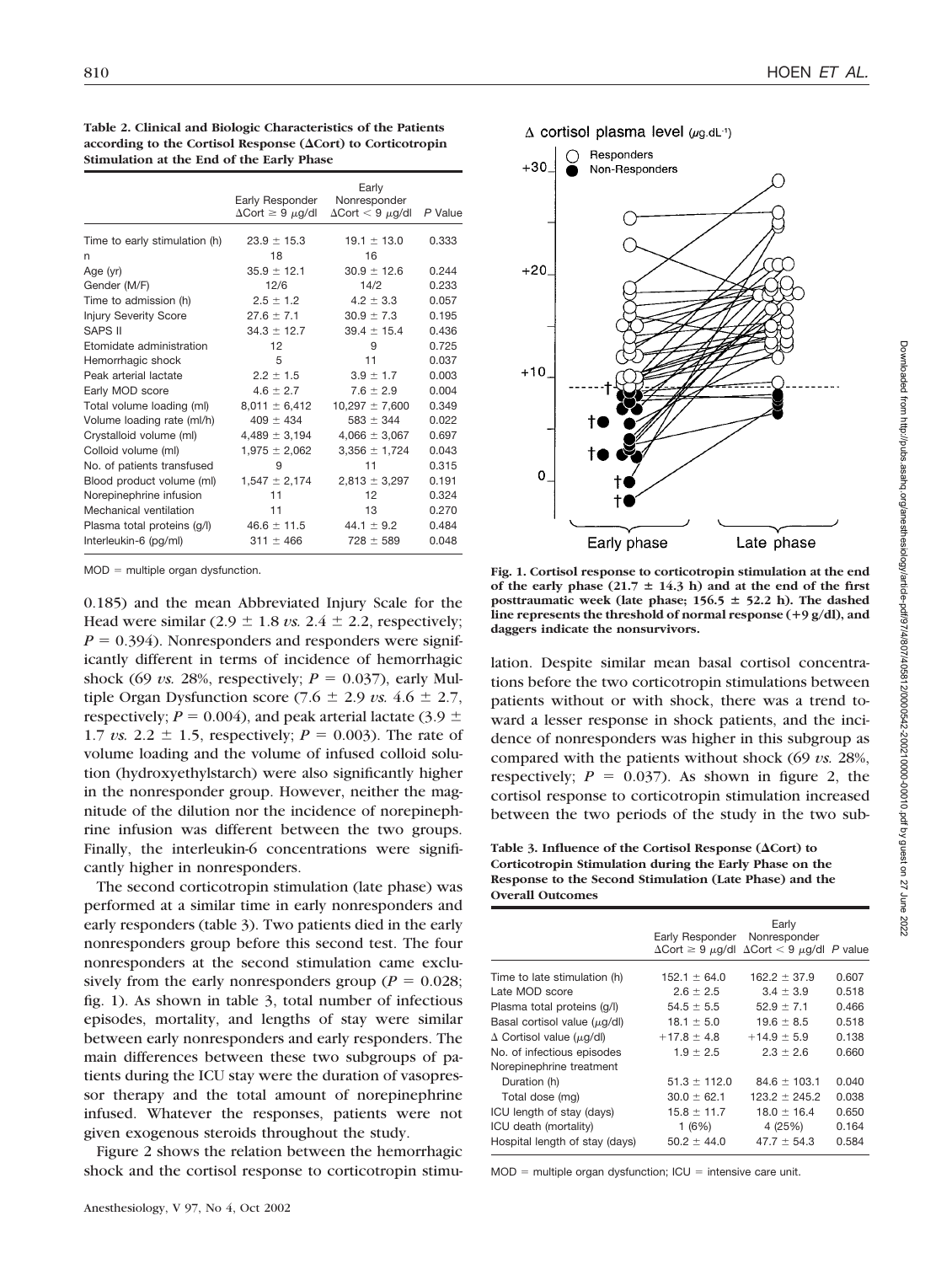

**Fig. 2. Influence of hemorrhagic shock on the basal cortisol plasma concentrations and the cortisol response to corticotropin stimulation at the end of the early phase and at the end of the first posttraumatic week (late phase).**

groups, but four shock patients remained nonresponders at the second stimulation (29 *vs.* 0%;  $P = 0.038$ ).

At the end of the early phase, before the first corticotropin stimulation, the interleukin-6 plasma concentrations were higher in shock patients than in the remaining patients (661  $\pm$  549 *vs.* 383  $\pm$  498 pg/ml, respectively;  $P = 0.05$ ). As shown in figure 3, cortisol response after the early corticotropin stimulation was negatively correlated with concomitant interleukin-6 plasma concentrations.

# **Discussion**

In the current study, a significant decrease in adrenal reserve was observed in 47% of trauma patients (ISS 16) and was prolonged during at least 7 days in 25% of these nonresponders. This abnormal cortisol response to corticotropin stimulation was related with the inflammatory consequences of hemorrhagic shock and was followed by a prolonged vasopressor dependency.

Notwithstanding the fact that the short corticotropin stimulation test using  $250 \mu g$  tetracosactin is widely used in ICU patients,  $4,11$  especially when basal cortisol concentrations are rather  $low<sub>1</sub><sup>21</sup>$  its results were discussed because this supraphysiologic amount of exogenous corticotropin bypasses the brain–hypothalamus– pituitary portion of the HPA axis and tests directly the integrity of adrenal gland with a lower sensitivity than a low tetracosactin dose  $(1-2 \mu g)^{21}$  Moreover, the results

# $\Delta$  cortisol plasma level ( $\mu$ g.dL<sup>-1</sup>)



**Fig. 3. Relation between interleukin-6 plasma concentrations and the cortisol response to corticotropin stimulation at the end of the early phase. Interleukin-6 plasma concentrations were not avilable in six patients.**

of the test were established in healthy subjects and in patients with absolute adrenal insufficiency and not in critically ill patients, $^{22}$  even if the prognostic value of the combination of basal cortisol concentrations with cortisol response was recently demonstrated in septic shock patients.<sup>4</sup> Nevertheless, we qualified our results as an impaired adrenal reserve and attributed such an abnormal response to hemorrhagic shock after consideration of the possible alternative role of anesthesia, volume loading, and brain injury. Indeed, etomidate reduces the adrenal reserve through an inhibition of steroidogene- $\sin^{23}$  in 88% of patients receiving a single dose of the drug.<sup>24</sup> However, this adrenocortical dysfunction appears to resolve within 12 h of a single bolus dose,  $2^5$  and this anesthetic was equally distributed between early nonresponders and responders in the current study. In the same way, plasma dilution following volume loading was similar in the two subgroups of patients and could only be involved in the high incidence of low cortisol concentrations in these patients, as previously suggested by Rydvall *et al*. <sup>26</sup> However, because a stable plasma osmolality was a standard of care for the trauma patients, $27$  and a deleterious effect of hydroxyethyl starch on adrenal reactivity seems unlikely, a direct role of volume loading in the impairment of the cortisol response to corticotropin stimulation was not taken into account. Finally, isolated brain injury induces a biphasic pattern of neuroendocrine activity with an early sympathetic storm and an altered function of HPA axis, followed by a decrease in both responses<sup>28</sup> in such a way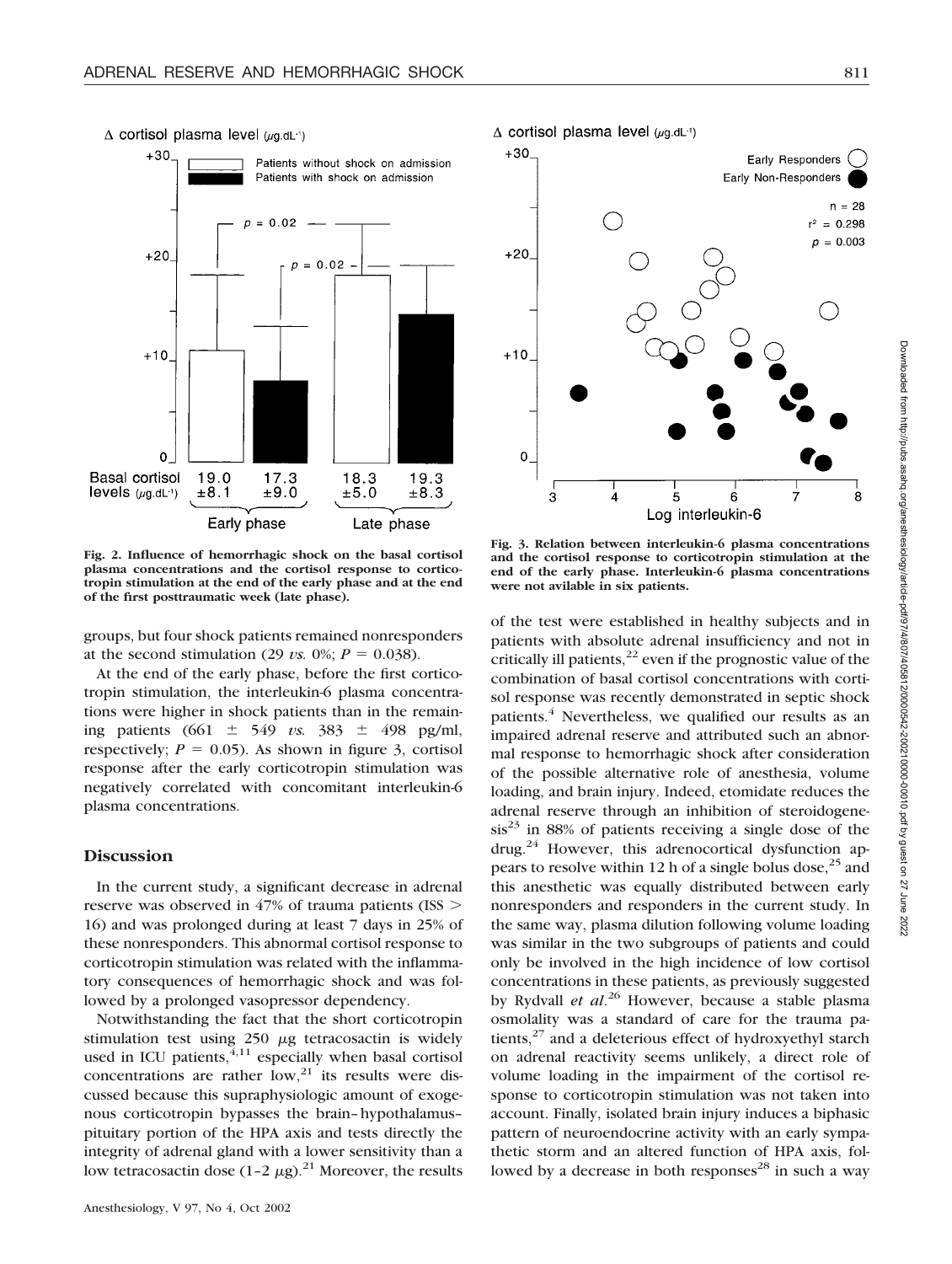that an hypopituitarism occurs in approximately 40% of the patients with moderate or severe head injury.<sup>29</sup> Even if more than one half of the multiple-injured patients suffered from a severe brain injury in the current study, the exclusive role of the head trauma in the reported decrease in adrenal reserve was excluded because the incidence and magnitude of brain injuries were similar between early nonresponders and responders, and because the HPA dysfunction is mainly observed in braininjured patients with hypotensive or hypoxic insults.29

Hemorrhagic shock is the main factor of the posttraumatic inflammatory response, and the immunologic consequences of trauma are correlated with the severity of hemodynamic insult.<sup>30</sup> Experimental repeated or prolonged hemorrhage induces a delayed cortisol secre- $\text{tion}$ <sup>31</sup> and the basal cortisol concentrations are inversely correlated with the increase in interleukin-6 concentrations following experimental hemorrhage-reinfusion.<sup>32</sup> The association of hemorrhage–reperfusion with tissue injuries explains the magnitude of interleukin-6 expression following trauma.<sup>8,9,33</sup> In humans, exogenous interleukin-6 causes an impressive marked and prolonged elevation of plasma corticotropin and cortisol on the first day, followed by blunted corticotropin responses.<sup>10</sup> A continuous and sustained corticotropin secretion may therefore occur in trauma patients and might lead to a pituitary depletion over a period of time. Following experimental hemorrhage and resuscitation, a decrease in hepatic  $11\beta$ -hydroxysteroid dehydrogenase activity leads to a sustained increase in plasma corticosterone concentrations, which regulate the corticotropin release, further reducing adrenal responsiveness. $34$  A primary failure of pituitary function was observed in septic shock patients, $2^{2,35}$  and the abnormal cortisol response to corticotropin stimulation has been attributed to a prolonged understimulated adrenal gland. $^{22}$ 

The early adrenal dysfunction was clearly associated with an increased need for vasopressor therapy. Such a relation may be explain by a reduction of the well-known role of steroids in the regulation of adrenergic receptor numbers and responses. $3$  The current results suggest an impaired pressor sensitivity to catecholamines in trauma patients, which has been demonstrated in animals $36$  and warrants further clinical studies.

In conclusion, this study confirms the fact that a sustained inflammatory response from either infective or noninfective source results in cortisol deficiency in relation with a primary adrenal insufficiency or a loss of corticotropin secretion. A clinical exploration of HPA axis, using a measurement of corticotropin and cortisol concentrations before and after a stimulation by corticotropin or corticotropin-releasing hormone, may be indicated in trauma patients to identify the consequences of a possible modulation of HPA axis activity.

# **References**

1. Bornstein SR, Chrousos GP: Clinical review 104: Adrenocorticotropin (ACTH)- and non-ACTH-mediated regulation of the adrenal cortex: Neural and immune inputs. J Clin Endocrinol Metab 1999; 84:1729–36

2. Moore FA, Moore EE: Evolving concepts in the pathogenesis of postinjury multiple organ failure. Surg Clin North Am 1995; 75:257–77

3. Annane D, Bellissant E, Sebille V, Lesieur O, Mathieu B, Raphael JC, Gajdos P: Impaired pressor sensitivity to noradrenaline in septic shock patients with and without impaired adrenal function reserve. Br J Clin Pharmacol 1998; 46:589–97

4. Annane D, Sebille V, Troche G, Raphael JC, Gajdos P, Bellissant E: A 3-level prognostic classification in septic shock based on cortisol levels and cortisol response to corticotropin. JAMA 2000; 283:1038–45

5. Claussen MS, Landercasper J, Cogbill TH: Acute adrenal insufficiency presenting as shock after trauma and surgery: Three cases and review of the literature. J Trauma 1992; 32:94–100

6. Barquist E, Kirton O: Adrenal insufficiency in the surgical intensive care unit patient. J Trauma 1997; 42:27–31

7. Nieboer P, van der Werf TS, Beentjes JA, Tulleken JE, Zijlstra JG, Ligtenberg JJ: Catecholamine dependency in a polytrauma patient: Relative adrenal insufficiency? Intensive Care Med 2000; 26:125–7

8. Hoch RC, Rodriguez R, Manning T, Bishop M, Mead P, Shoemaker WC, Abraham E: Effects of accidental trauma on cytokine and endotoxin production. Crit Care Med 1993; 21:839–45

9. Roumen RM, Hendriks T, van der Ven-Jongekrijg J, Nieuwenhuijzen GA, Sauerwein RW, van der Meer JW, Goris RJ: Cytokine patterns in patients after major vascular surgery, hemorrhagic shock, and severe blunt trauma: Relation with subsequent adult respiratory distress syndrome and multiple organ failure. Ann Surg 1993; 218:769–76

10. Mastorakos G, Chrousos GP, Weber JS: Recombinant interleukin-6 activates the hypothalamic-pituitary-adrenal axis in humans. J Clin Endocrinol Metab 1993; 77:1690–4

11. Soni A, Pepper GM, Wyrwinski PM, Ramirez NE, Simon R, Pina T, Gruenspan H, Vaca CE: Adrenal insufficiency occurring during septic shock: Incidence, outcome, and relationship to peripheral cytokine levels. Am J Med 1995; 98: 266–71

12. Lenczowski MJ, Schmidt ED, Van Dam AM, Gaykema RP, Tilders FJ: Individual variation in hypothalamus-pituitary-adrenal responsiveness of rats to endotoxin and interleukin-1 beta. Ann N Y Acad Sci 1998; 856:139–47

13. Civil ID, Schwab CW: The Abbreviated Injury Scale, 1985 revision: A condensed chart for clinical use. J Trauma 1988; 28:87–90

14. Le Gall JR, Lemeshow S, Saulnier F: A new Simplified Acute Physiology Score (SAPS II) based on a European/North American multicenter study. JAMA 1993; 270:2957–63

15. Roumen RM, Hendriks T, Wevers RA, Goris JA: Intestinal permeability after severe trauma and hemorrhagic shock is increased without relation to septic complications. Arch Surg 1993; 128:453–7

16. Marshall JC, Cook DJ, Christou NV, Bernard GR, Sprung CL, Sibbald WJ: Multiple organ dysfunction score: A reliable descriptor of a complex clinical outcome. Crit Care Med 1995; 23:1638–52

17. Garner JS, Jarvis WR, Emori TG, Horan TC, Hughes JM: CDC definitions for nosocomial infections, 1988. Am J Infect Control 1988; 16:128–40

18. Johanson WG Jr, Pierce AK, Sanford JP, Thomas GD: Nosocomial respiratory infections with gram-negative bacilli: The significance of colonization of the respiratory tract. Ann Intern Med 1972; 77:701–6

19. Pham LH, Brun-Buisson C, Legrand P, Rauss A, Verra F, Brochard L, Lemaire F: Diagnosis of nosocomial pneumonia in mechanically ventilated patients: Comparison of a plugged telescoping catheter with the protected specimen brush. Am Rev Respir Dis 1991; 143:1055–61

20. Meduri GU, Johanson WG Jr: International Consensus Conference: Clinical investigation of ventilator-associated pneumonia. Introduction. Chest 1992; 102: 551S–2S

21. Zaloga GP, Marik P: Hypothalamic-pituitary-adrenal insufficiency. Crit Care Clin 2001; 17:25–41

22. Ihle BU: Adrenocortical response and cortisone replacement in systemic inflammatory response syndrome. Anaesth Intensive Care 2001; 29:155–62

23. Fragen RJ, Weiss HW, Molteni A: The effect of propofol on adrenocortical steroidogenesis: A comparative study with etomidate and thiopental. ANESTHESI-OLOGY 1987; 66:839–42

24. Absalom A, Pledger D, Kong A: Adrenocortical function in critically ill patients 24 h after a single dose of etomidate. Anaesthesia 1999; 54:861–7

25. Schenarts CL, Burton JH, Riker RR: Adrenocortical dysfunction following etomidate induction in emergency department patients. Acad Emerg Med 2001; 8:1–7

26. Rydvall A, Brandstrom AK, Banga R, Asplund K, Backlund U, Stegmayr BG: Plasma cortisol is often decreased in patients treated in an intensive care unit. Intensive Care Med 2000; 26:545–51

27. Dadoun F, Velut JG, Guillaume V, Sauze N, Orsoni JC, Gaillard RC, Oliver CC: Combined hypervolemia and hypoosmolality alter hypothalamic-pituitaryadrenal axis response to endotoxin stimulation. Neuroendocrinology 1999; 69: 352–9

28. Chiolero R, Berger M: Endocrine response to brain injury. New Horiz 1994; 2:432–42